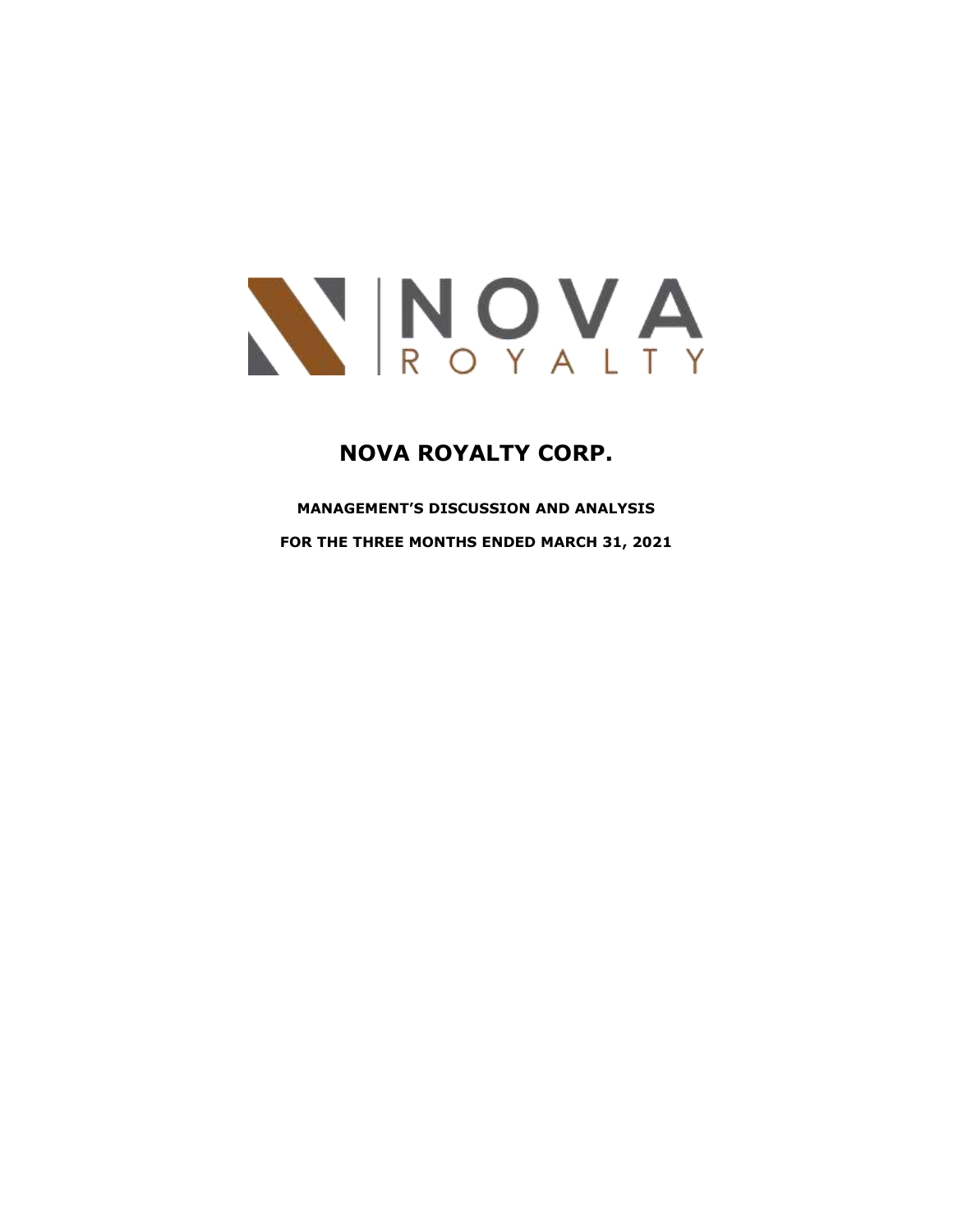### **GENERAL**

This management's discussion and analysis ("MD&A") for Nova Royalty Corp. (the "Company" or "Nova") is intended to help the reader understand the significant factors that have affected Nova's performance and such factors that may affect its future performance. This MD&A, which has been prepared as of May 26, 2021, should be read in conjunction with the Company's condensed interim financial statements for the three months ended March 31, 2021 and the related notes contained therewith. The Company reports its financial position, financial performance and cash flows in accordance with International Financial Reporting Standards ("IFRS") as issued by the International Accounting Standards Board ("IASB"). All dollar amounts included in the following MD&A are in Canadian dollars ("CAD") except where otherwise noted.

Additional information relevant to the Company's activities can be found on SEDAR at [www.sedar.com](http://www.sedar.com/) and on the Company's website at [www.NovaRoyalty.com](http://www.novaroyalty.com/)

### **COMPANY OVERVIEW**

Nova is a royalty and streaming company that is focused on acquiring copper and nickel metal purchase agreements, Net Smelter Return Royalties ("NSRs"), Gross Value Return Royalties ("GVRs"), Net Profit Interests ("NPIs"), Gross Proceeds Royalties ("GPRs"), Gross Overriding Return Royalties ("GORs"), and non-operating interests in mining projects that provide the right to the holder of a percentage of the gross revenue from metals produced from the project or a percentage of the gross revenue from metals produced from the project after deducting specified costs, if any, respectively. The Company's common shares are listed on the TSX Venture Exchange ("TSX-V") under the symbol "NOVR" and the OCTQB Venture Market ("OTCQB") under the symbol "NOVRF". The head office and principal address is 501 - 543 Granville Street, Vancouver, British Columbia, Canada. Nova's focus on nickel and copper provides exposure to the generational shift from fossil fuels to clean energy and the broader electrification thesis.

In December 2019, a novel strain of coronavirus ("COVID-19") surfaced. Since March 2020, several measures have been implemented in Canada, Argentina, United States, and Chile, jurisdictions where we hold royalties and streams, in response to the increased impact from COVID-19. These measures, which include the implementation of travel bans, self-imposed quarantine periods, social distancing, and in some cases mine closures or suspensions, have caused material disruption to business globally. Global financial markets have experienced significant volatility. Governments and central banks have reacted with significant monetary and fiscal interventions designed to stabilize economic conditions. There are significant uncertainties with respect to future developments and impact to the Company related to the COVID-19 pandemic, including the duration, severity and scope of the outbreak and the measures taken by governments and businesses to contain the pandemic. While the impact of COVID-19 is expected to be temporary, the current circumstances are dynamic and the impact of COVID-19 on our business operations cannot be reasonably estimated at this time, such as the duration and impact on future production for our partner operators at their respective mining operations.

#### **COMPANY HIGHLIGHTS**

During the three months ended March 31, 2021 and subsequently, the Company:

- increased the number of royalties held by the Company to 18 through the following notable transactions:
	- o acquired a further 0.18% NSR royalty on Taca Taca copper-gold-molybdenum project in Salta Province of Argentina ("Taca Taca"), bringing the aggregate Nova position to a 0.42% NSR; and
	- $\circ$  acquired a 0.98% NSR royalty on the Vizcachitas copper-molybdenum project in Chile;
- applied to list its common shares on the OTCQB and began trading on under the symbol "NOVRF" on January 18, 2021;
- converted all outstanding balance related to the initial advance into common shares under the terms of the facility and drew down an additional \$5,000,000 with a conversion of \$5.67, based on a 20% premium above the 30-day VWAP of Nova's common shares on the TSX-V. Concurrently, the Company entered into an amended and restated convertible loan agreement, which increased the original remaining facility of \$4,500,000 by \$15,500,0000 for total capital of \$20,000,000 available to the Company;
- filed a supplement to its final short form base shelf prospectus (the "Base Shelf Prospectus") with the securities regulatory authorities in British Columbia, Alberta, Saskatchewan, Manitoba, Ontario, New Brunswick and Nova Scotia enabling the Company to make offerings up to \$150,000,000 in common shares, warrants, subscription receipts, share purchase contracts, units and debt securities or a combination thereof of the Company from time to time;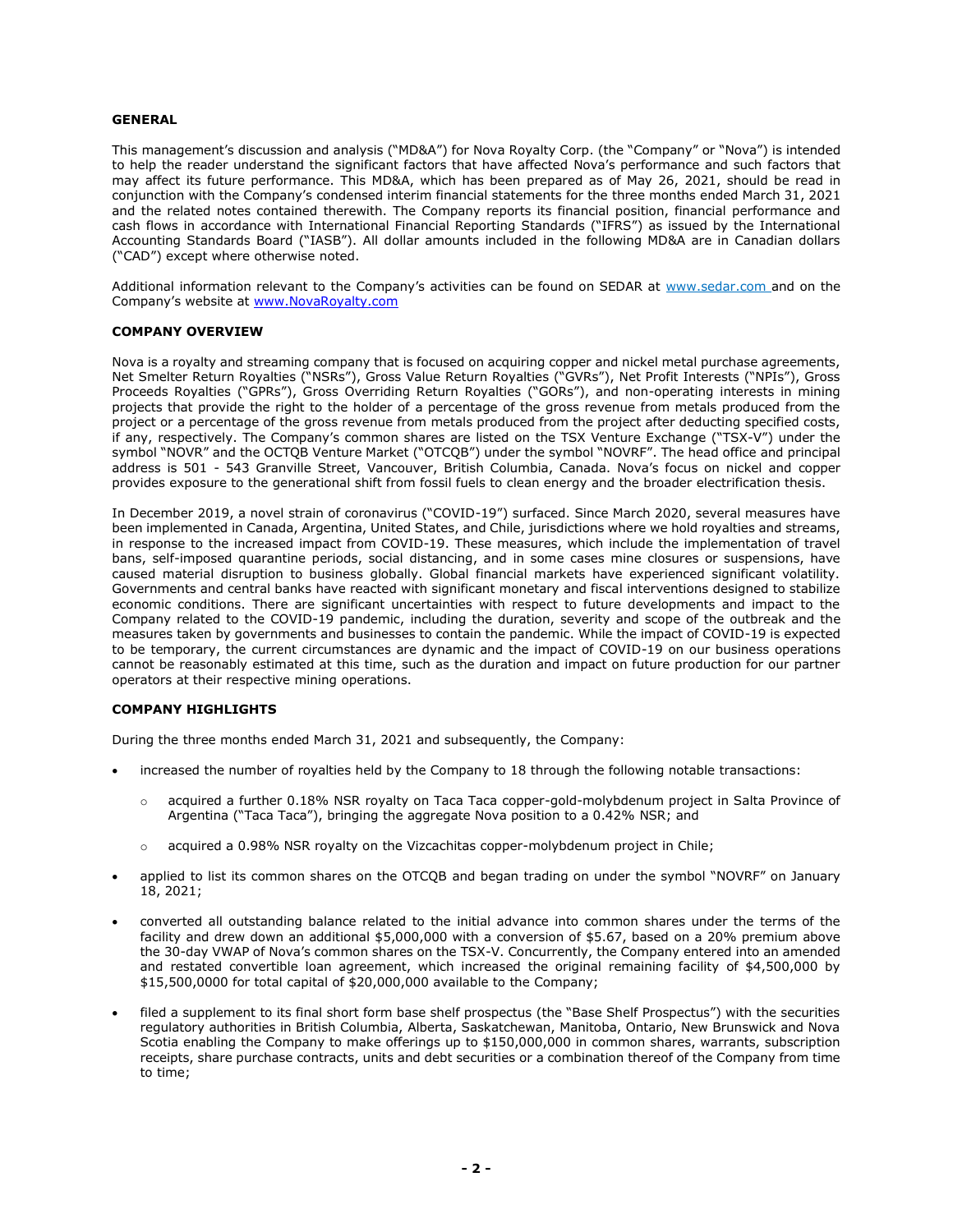- established an at-the-market ("ATM") equity program to distribute up to \$25,000,000 of common shares of the Company (the "Offered Shares") under the ATM equity program. The Offered Shares will be issued by the Company to the public from time to time, through the agents, at the Company's discretion. Since inception to the date of this MD&A, the Company has distributed 375,200 Offered Shares under the ATM Program at an average price of \$4.04 per share for gross proceeds of \$1,515,694, with aggregate commissions paid or payable to the agents of \$37,892, resulting in aggregate net proceeds of \$1,477,801; and
- appointed Mr. Brian Ferrey as VP Corporate Development of the Company.

# **SUMMARY OF ROYALTY INTERESTS**

Since incorporation in June 2018 to the date of this MD&A, the Company has acquired the following developmentstage royalty assets:

| <b>Asset Owner(s)</b>                        | Location   | Metals    | $Terms^{(1)}$ |
|----------------------------------------------|------------|-----------|---------------|
| First Quantum (100%)                         | Argentina  | Cu-Au-Mo  | 0.42%         |
| Newmont (50%)/Teck Resources (50%)           | Chile      | Cu-Au     | 2.0% Cu       |
| Waterton Global Resources Investments (100%) | Canada     | Ni-Co     | $2.0\%$       |
| Los Andes Copper (100%)                      | Chile      | Cu-Mo     | 0.98%         |
| Antofagasta plc (100%)                       | <b>USA</b> | Cu-Ni-PGM | 2.4% Cu-Ni    |
|                                              |            |           |               |

(1) NSR applicable on all metals, unless otherwise stated

# **Taca Taca Project**

Nova owns a 0.42% NSR on the Taca Taca copper-gold-molybenum project, owned by First Quantum Minerals Ltd. ("First Quantum"). This NSR is a part of a broader, existing 1.50% NSR on Taca Taca, where the remaining 1.08% is held by Franco-Nevada Corporation. Taca Taca is a porphyry copper-gold-molybdenum project located in northwestern Argentina in the Puna (Altiplano) region of Salta Province, approximately 55 kilometers east of the Chilean border and 90 kilometers east of Escondida, the world's largest copper mine. The project is located 10 kilometers from the railway line that connects Salta with Antofagasta with previous studies showing available local power and water sources for the operation of the project.

On November 30, 2020, First Quantum published a new NI 43-101 Technical Report on Taca Taca, which was subsequently updated on in March 2021 to include additional financial disclosure. The report documented an updated Mineral Resource model and a maiden Mineral Reserve estimate of 7.7 million tonnes of contained copper, derived from an open pit mine design and plan which contemplates processing throughput of up to 60 million tonnes per annum through a conventional flotation circuit with a mine life of approximately 32 years. The recovered copper reaches a peak of approximately 275,000 tonnes per annum within the first ten years of operations. The primary Environmental and Social Impact Assessment for the project, which covers the principal proposed project sites, was submitted to the Secretariat of Mining of Salta Province in 2019.

As of March 31, 2021, First Quantum reported proven & probable mineral reserves at Taca Taca of 1,758.5 million tonnes at 0.44% Copper, 0.09 g/t gold, and 0.012% molybdenum<sup>1</sup>.

# **NuevaUnión Project**

Nova owns a 2.0% NSR on the NuevaUnión project in Chile, which is a 50-50 joint venture between Teck Resources Limited ("Teck") and Newmont Corporation. The NSR is on a portion of the project that relates to copper revenues from the Cantarito Claim within the La Fortuna deposit. Teck previously guided to a completion of a Feasibility Study in Q1 2020. The project team is currently engaged in review of study results and assessment of optimization opportunities, which is expected to continue in 2021.

As of March 31, 2021, Teck last reported proven & probable reserves at the La Fortuna deposit of 682.2 million tonnes at 0.51% copper and 0.47 g/t gold.

# **Dumont Project**

Nova owns a 2.0% NSR on the Dumont nickel-cobalt project located in Quebec. The NSR is on a portion of the deposit, representing approximately 21% of the measured & indicated resources as of July 11, 2019. Dumont is wholly owned by Waterton Global Resource Investments, which on July 28, 2020, completed the buyout of the 28% interest of Karora Resources Inc. ("Karora"), for total consideration of up to \$48 million. In July 2019, Karora published proven and probable reserves of 1.028 billion tonnes grading 0.27% nickel and 107 ppm cobalt, measured

<sup>1</sup> *Source: First Quantum Amended and Restated Technical Report NI 43-101 dated March 30, 2021.*

<sup>2</sup> *Source: Dumont Feasibility Study Technical Report NI 43-101 dated July 11, 2019.*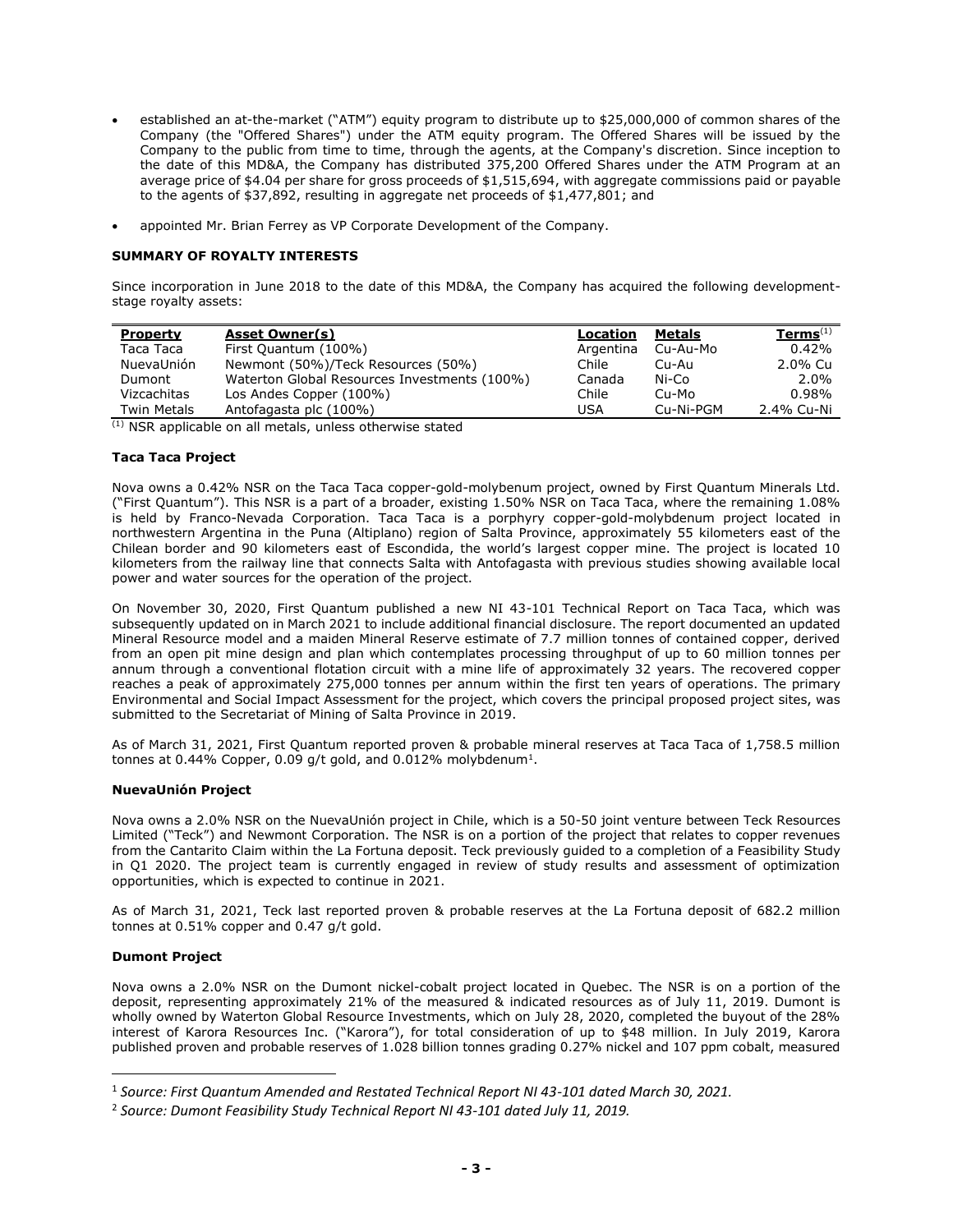resources of 372 million tonnes grading 0.28% nickel and 112 ppm cobalt and indicated resources of 1.293 billion tonnes grading 0.26% nickel<sup>2</sup> and 106 ppm cobalt.

# **Vizcachitas Project**

Nova owns a 0.98% NSR on the San Jose 1/3000 claim which represents approximately 50% of the project within the Vizcachitas copper-molybdenum porphyry project in Central Chile. Vizcachitas is 100% owned by Los Andes Copper (TSX-V: LA). The project is located in an area with strong infrastructure and is within 100 kilometers of three major operating mines, Los Pelambres owned by Antofagasta (LON: ANTO), Andina, owned by Codelco and Los Bronces, owned by Anglo American (LON: AAL). In June 2019, Los Andes Copper completed a Preliminary Economic Assessment outlining a 45-year open-pit mine life at a throughput of 110,000 tonnes per day. The project is currently undergoing a permitting process for an expanded drilling program, the results of which will be used to complete a Pre-Feasibility Study, targeted by Los Andes for Q1 2022.

As of March 31, 2021, Los Andes last reported measured & indicated mineral resources at Vizcachitas of 1,284 million tonnes at 0.40% Copper and 0.014% molybdenum.

# **Twin Metals Project**

Nova owns a 2.4% NSR<sup>3</sup> on a portion of the Twin Metals copper-nickel-platinum group metals project, owned by Antofagasta through its subsidiary, Twin Metals Minnesota ("TMM").

On June 30, 2020, TMM announced that it has received the U.S. Bureau of Land Management ("US BLM") Notice of Intent to scope and prepare an Environmental Impact Statement ("EIS") for its proposed copper-nickel-cobaltplatinum group metals mine in northeast Minnesota.

The US BLM Notice of Intent formally initiates the scoping and environmental review process at the federal level under the National Environmental Policy Act, which will allow for a thorough analysis of the potential impacts and benefits of Twin Metals' proposed project. Multiple federal agencies and tribal governments will be engaged in the process, and the public will have several opportunities to participate through comment periods. A parallel environmental review process will be led by the Minnesota Department of Natural Resources.

In December 2019, TMM presented its Mine Plan of Operations ("MPO"), a prerequisite for permitting applications, to the US BLM and a Scoping Environmental Assessment Worksheet Data Submittal was also issued to the Minnesota Department of Natural Resources. The proposed underground mine plan set out a 25-year mine life with an approximate total tonnage of 180 million tonnes of mined and processed ore. These submissions start a multi-year scoping and environmental review process that will thoroughly evaluate the proposed project. The review process will include additional baseline data collection, impact analyses, and multiple opportunities for public input.

As of March 31, 2021, Antofagasta last reported measured and indicated resources at the TMM Project of 1,293 million tonnes at 0.57% copper and 0.18% nickel.<sup>4</sup>

### **Wollaston Copper Belt Exploration Royalties**

*Janice Lake Project*

Nova owns a 1.0% NSR on the Janice Lake copper-silver project in Saskatchewan, being advanced by Rio Tinto Exploration Canada Inc., who is currently in the process of earning up to 80% of the project by spending up to \$30 million in a joint venture with Forum Energy Metals ("Forum Energy"). The NSR is subject to a buyback of 0.375% for C\$750.000. The Janice Lake project is a 52-kilometer long district with multiple discovered zones of copper-silver mineralization. Copper-silver mineralization currently extends for approximately 8 kilometer in outcrop and in drill holes along strike of the Janice Lake basin.

<sup>3</sup> *The total royalty payable is ½ of the U.S. Government royalty, which was most recently quoted at 4.8%. The U.S. government royalty is subject to change, which would change the royalty payable to Nova. The royalty currently payable to Nova is calculated in the following formula: 4.8% \* ½ \* 1/3 \* ore mined \* grade mined \* applicable prices of copper and nickel. The royalty is calculated on the basis of contained metal in ore by multiplying ore mined by the grade of the material – and does not subtract the usual deductions due to recoveries, payabilities, TC/RCs, and other applicable operating costs. The 1/3 multiplier in the royalty calculation formula is the mechanism by which those usual costs are captured.* 

*<sup>4</sup> Source: Antofagasta plc 2020 Annual Report.*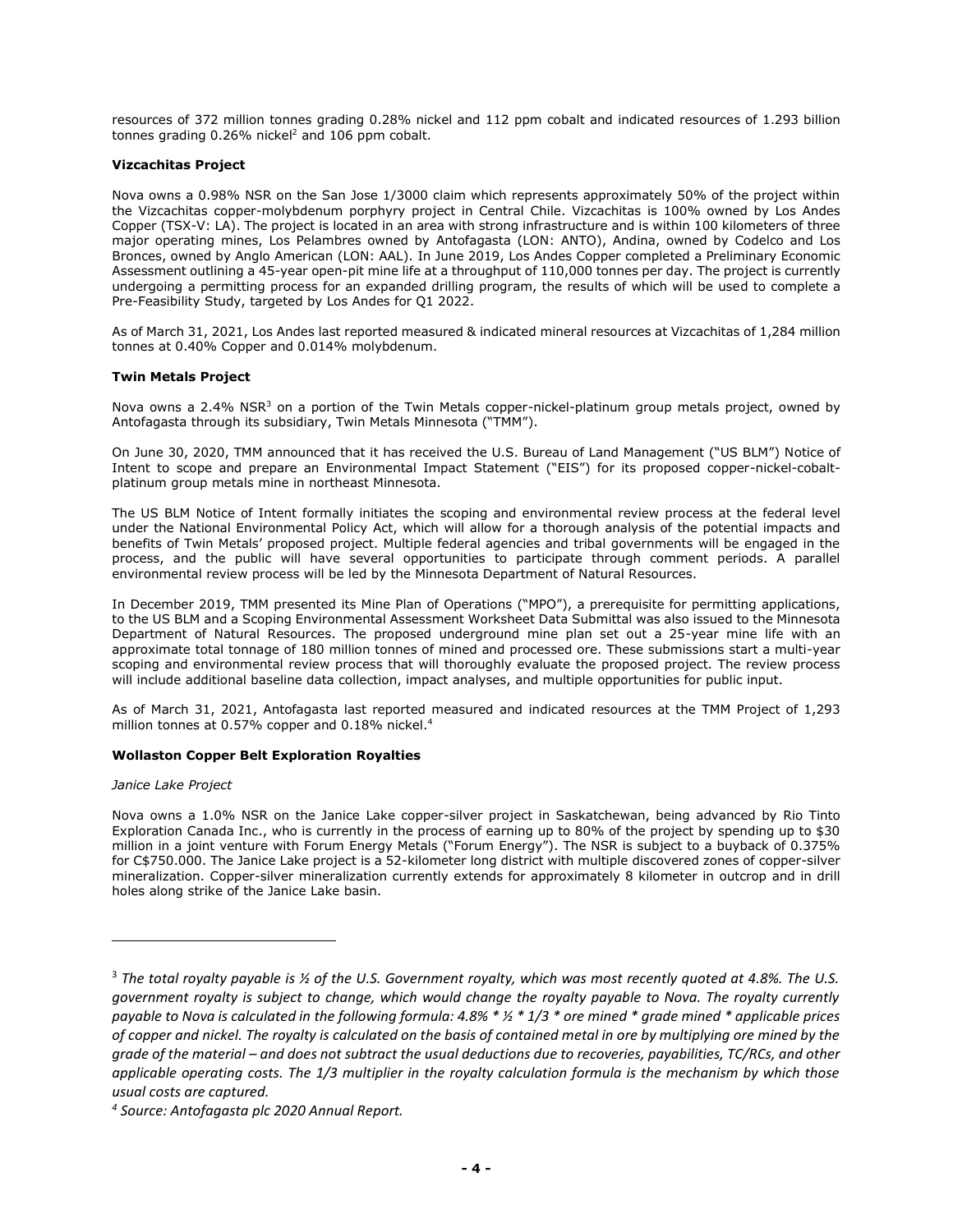Rio Tinto's 2019 drilling uncovered two main zones of mineralization:

#### Jansem target

- $\circ$  52m interval grading 0.57% copper and 1.5 g/t silver (starting at 116 metres depth), including 5 metres at 1.32% copper and 3.42 g/t silver
- o Currently known zone of mineralization: 650m strike, 200 metres depth, thicknesses between 45 and 60 metres
- Janice target
	- o 22m of 0.37% copper and 2.82 g/t silver starting at 185 metres
	- Currently known zone of mineralization: 1.2km strike, 400 metres depth, thicknesses up to 57 metres

On June 23, 2020, Rio Tinto began its 2020 season exploration at Janice Lake that included (a) construction of a 50 person camp on the property at Burbidge Lake and (b) systematic prospecting and mapping of the entire 52-kilometer extent of the property in 2-kilometer wide spacings.

On April 14, 2021, Forum Energy Metals announced that Rio Tinto had completed its winter drilling program. The first set of assay results are expected in May. Nine holes for a total of 2,330 metres were drilled on the Rafuse target, a 2.8-kilometer long priority target of surface copper mineralization that was developed during Rio Tinto's mapping, prospecting and geophysical program in summer 2020.

Due to winter in northern Saskatchewan having a late start and an early spring, the drill program was cut short. The two drills were left at the 80-person camp in preparation for a potential resumption of the drill program in June. The scope of the drill program and the planned geological, geophysical and geochemical surface exploration program will be finalized once assay results are received.

#### *Wollaston Copper Project*

Nova also owns a 1.0% royalty on the Wollaston Copper project, located approximately 40 kilometers away from Janice Lake. Wollaston is currently undergoing early pre-drilling work by its owner, Transition Metals Corp.

#### **Exploration-Stage Royalties**

Nova owns exploration-stage royalties in multiple mineral camps in Canada, principally in Ontario and British Columbia. The Company will disclose additional information pertaining to the royalties as they show an increase in materiality to the Company's total value. Their listing appears below.

| <b>Property</b>                | Asset Owner(s)                     | Location | Metals <sup>(1)</sup> | NSR % |
|--------------------------------|------------------------------------|----------|-----------------------|-------|
| Janice Lake <sup>(2)</sup>     | Rio Tinto/Forum Energy JV (100%)   | Canada   | Cu-Aq                 | 1.0%  |
| Wollaston $(2)$                | Transition Metals Corp. (100%)     | Canada   | Cu-Aq                 | 1.0%  |
| Dundonald                      | Class 1 Nickel (100%)              | Canada   | Ni                    | 1.25% |
| <b>Bancroft</b>                | Transition Metals Corp. (100%)     | Canada   | Ni-Cu-PGM             | 1.0%  |
| Maude Lake                     | Transition Metals Corp. (100%)     | Canada   | Ni-Cu-PGM             | 1.0%  |
| Saturday Night                 | Transition Metals Corp. (100%)     | Canada   | Ni-Cu-PGM             | 1.0%  |
| Copper King                    | Pacific Empire Minerals (100%)     | Canada   | Cu-Au                 | 1.0%  |
| Nub East                       | Pacific Empire Minerals (100%)     | Canada   | Cu-Au                 | 1.0%  |
| <b>NWT</b>                     | Pacific Empire Minerals (100%)     | Canada   | Cu-Au                 | 1.0%  |
| Pinnacle                       | Pacific Empire Minerals (100%)     | Canada   | Cu-Au                 | 1.0%  |
| Homathko                       | Transition Metals Corp. (100%)     | Canada   | Au                    | 1.0%  |
| Elephant Head $(3)$            | Canadian Gold Miner (100%)         | Canada   | Au                    | 1.0%  |
| West Matachewan <sup>(3)</sup> | Laurion/Canadian Gold Miner (100%) | Canada   | Au                    | 1.0%  |

 $(1)$  NSR applicable on all metals, unless otherwise stated

(2) Part of the Wollaston Copper Belt Exploration Royalties

(3) NSR subject to a buyback of 0.5% for C\$750,000

### **CORPORATE UPDATES**

During the three months ended March 31, 2021, Mr. Brian Ferrey was appointed as VP Corporate Development of the Company.

# **FINANCIAL CONDITION, LIQUIDITY, AND CAPITAL RESOURCES**

The Company considers items included in shareholders' equity as capital. The Company's objective when managing capital is to safeguard the Company's ability to continue as a going concern, so that it can continue to provide returns for shareholders and benefits for other stakeholders.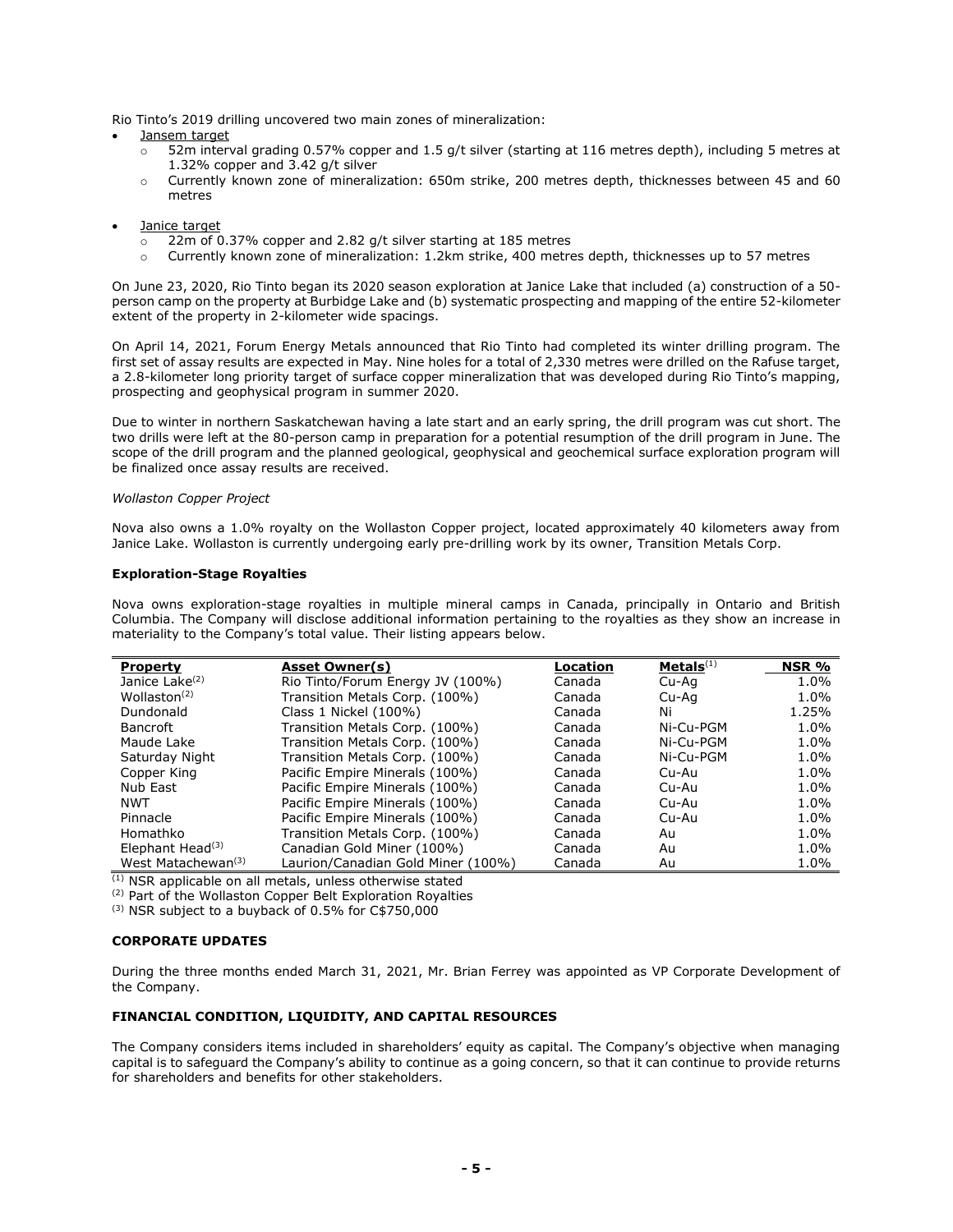As at March 31, 2021, the Company had a cash and working capital of \$2,638,872 and \$482,828 (December 31, 2020 - \$5,400,687 and \$1,793,227), respectively. Cash increased due to cash provided by financing activities of \$11,774,419 (2020 - \$5,607,354), offset with cash used in operating and investing activities of \$1,213,870 (2020 - \$51,420) and \$13,323,227 (2020 - \$3,040,809), respectively. Cash provided by financing activities primarily related to the issuance of common shares and Special Warrants and convertible loan facility, while cash used in investing activities primarily related to the acquisitions of royalty interests.

In February 2021, all principal and interest related to the initial advance on the Company's convertible debt financing was converted into 3,535,691 common shares. The Company received an additional \$5,000,000 in convertible debt financing with a conversion price of \$5.67 per common share, based on a 20% premium above the 30-day VWAP of Nova's common shares on the TSX-V on the date of issuance. Concurrently, the Company entered into an amended and restated convertible debt agreement, which increased the remaining funds available under the loan facility from \$4,500,000 to a total of \$20,000,000. As at March 31, 2021 and the date of this MD&A there is \$20,000,000 available to the Company remaining on the loan facility, which accrues a standby charge of 1.5% per annum.

See "Risks and Uncertainties" and "Forward looking statements" in this MD&A for risks related to the Company's expectations and ability to obtain sources of funding. There has been no change in approach to managing capital in the past twelve months and management believes it will have sufficient working capital to undertake its current business and the budgets associated with those plans for the next twelve months.

Management of cash balances is conducted in-house based on internal investment guidelines. Cash is deposited with major Canadian financial institutions. Cash required for immediate operations is held in a chequing account and excess funds may be invested in accordance with the Company's capital resource objectives.

# **Operating activities**

Cash used in operating activities was \$1,213,870 (2020 - \$51,420) for the three months ended March 31, 2021 and represents expenditures primarily on general and administrative expenses for both periods.

### **Investing activities**

Cash used in investing activities for the three months ended March 31, 2021 was \$13,323,227 compared to \$3,040,809 during the comparative period. Cash used in investing activities is highly dependent on the timing and acquisition of royalty interests.

### **Financing activities**

Cash provided by financing activities for the three months ended March 31, 2021 was \$11,774,419 (2020 - \$5,607,354) which consisted of \$7,119,753 (2020 - \$5,846,586) from issuance of common shares from financings and exercise of stock options and share purchase warrants, less \$41,018 (2020 - \$239,232) in share issuance costs. The Company received \$4,703,939 net of transaction costs on the issuance of convertible debt.

# **RESULTS OF OPERATIONS AND SELECTED FINANCIAL INFORMATION**

### **Summary of quarterly results**

The following table provides selected interim financial information for the applicable past quarters leading up to three months ended March 31, 2021.

|                                                    | March 31      | December 31     | September 30  | June 30       |
|----------------------------------------------------|---------------|-----------------|---------------|---------------|
| For the three months ended                         | 2021          | 2020            | 2020          | 2020          |
| General and administrative expenses <sup>(1)</sup> | \$<br>640,683 | \$<br>1,184,881 | \$<br>421,152 | \$<br>267,249 |
| Share-based payments                               | 295,434       | 101,835         | 588,595       | 153,594       |
| Net loss for the period                            | 1,149,893     | 1,371,875       | 1,036,271     | 472,590       |
| Loss per share - basic and diluted                 | 0.02          | 0.03            | 0.04          | 0.02          |
|                                                    |               |                 |               |               |
|                                                    | March 31      | December 31     | September 30  | June 30       |
| For the three months ended                         | 2020          | 2019            | 2019          | 2019          |
| General and administrative expenses <sup>(1)</sup> | \$<br>150,166 | \$<br>243,353   | \$<br>136,329 | \$<br>83,694  |
| Share-based payments                               | 517,325       | 105,590         | 105,461       | 152,333       |
| Net loss for the period                            | 540,253       | 312,295         | 276,249       | 235,978       |
| Loss per share - basic and diluted                 | 0.02          | 0.01            | 0.01          | 0.01          |

(1) Excludes share-based payments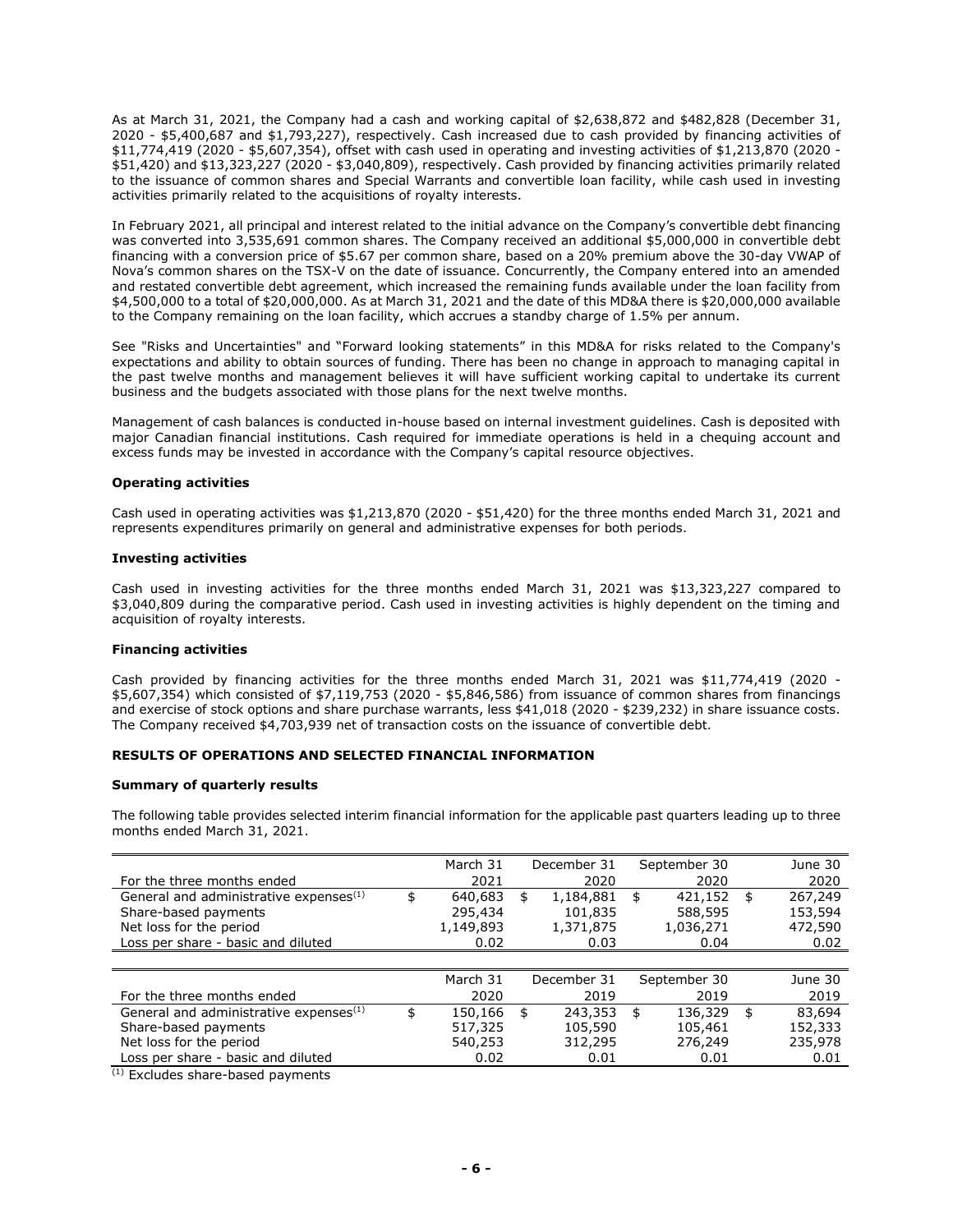The Company's net loss varies mainly due to the level of operations activities and due diligence undertaken on new prospects, as well as the timing of share-based payments.

# **THREE MONTHS ENDED MARCH 31, 2021 FINANCIAL RESULTS**

For three months ended March 31, 2021, the Company incurred a net loss of \$1,149,893 (2020 - \$540,253). The loss for the quarter was comprised of \$640,683 (2020 - \$150,166) of general and administration expenditures, along with share-based payments of \$295,434 (2020 - \$517,325), and interest expense on convertible debenture of \$159,535 (2020 - \$Nil), partially offset by deferred income tax recovery of \$19,371 (2020 - \$Nil). Some items to note include the following:

- The Company paid or accrued \$370,123 (2020 \$77,157) in compensation to management and consultants. The increase over the comparative period was related to an increase in the Company's activities, such as ongoing review and management of royalty interests, and director and management fees \$79,360 (2020 - \$Nil).
- Professional fees of \$124,437 (2020 \$53,793) were included in general and administrative costs. The increase is directly related to legal and auditor fees incurred as a result of the Company's listing applications on the OTCQB and establishment of the at-the-market equity program.

### **TRANSACTIONS WITH RELATED PARTIES**

The Company entered into certain transactions with key management personnel, which the Company has defined as Officers and Directors of the Company. The aggregate value of these transactions and outstanding balances are as follows:

|                                   | Salary  | Share-based |         |
|-----------------------------------|---------|-------------|---------|
| Three months ended March 31, 2021 | or fees | payments    | Total   |
| Management                        | 38,610  | 72,233      | 110,843 |
| <b>Directors</b>                  | 40,750  | 123,614     | 164,364 |
|                                   | 79,360  | 195,847     | 275,207 |

During the three months ended March 31, 2021, the Company paid or accrued \$345,127 (2020 - \$61,750) to DLA Piper (Canada) LLP ("DLA Piper"), a law firm in which a director is a partner of. The aggregate amount has been allocated as follows: \$63,512 (2020 - \$ 15,438) for professional fees, \$124,015 (2020 - \$46,312) for debt and equity financing costs, and \$157,600 (2020 - \$Nil) for royalty interest acquisition costs.

Also, during the three months ended March 31, 2021, the Company paid or accrued \$45,000 (2020 - \$17,143) to Seabord Services Corp. ("Seabord"). Seabord provides the following services: A Chief Financial Officer ("CFO"), a Corporate Secretary, accounting and administration staff, and office space to the Company. The CFO and Corporate Secretary are employees of Seabord and are not paid directly by the Company.

As at March 31, 2021, included in accounts payable and accrued liabilities is \$3,750 (December 31, 2020 - \$382,227) to key management personnel for fees and reimbursable expenses, \$90,000 (December 31, 2020 - \$45,000) to Seabord, and \$5,470 to DLA Piper (December 31, 2020 - \$53,000). In addition, as at March 31, 2021, the Company has a commitment to issue 57,144 (December 31, 2020 - 57,144) common shares, valued at \$28,572 (December 31, 2020 - \$28,572), to Seabord for services rendered.

### **COMMITMENTS**

As at March 31, 2021, the Company may be required to make payments related to its royalty interests, including milestone payments subject to certain achievements being met related to these royalty acquisitions:

- NuevaUnión: US\$3,000,000 upon achievement of commercial production to be paid in cash and common shares of the Company;
- Twin Metals: US\$4,000,000 payable in cash and common shares upon the completion of certain milestones with respect to the project;
- Janice Lake: \$1,000,000 in cash upon the completion of a bankable feasibility study or the commencement of commercial production on the property; and a further \$1,000,000 in common shares of the Company if the projected annual production of the property is at least 30,000 tonnes of contained copper for a minimum of 10 years;
- Taca Taca: US\$4,000,000 due within 10 days after the date of the commencement of commercial production; and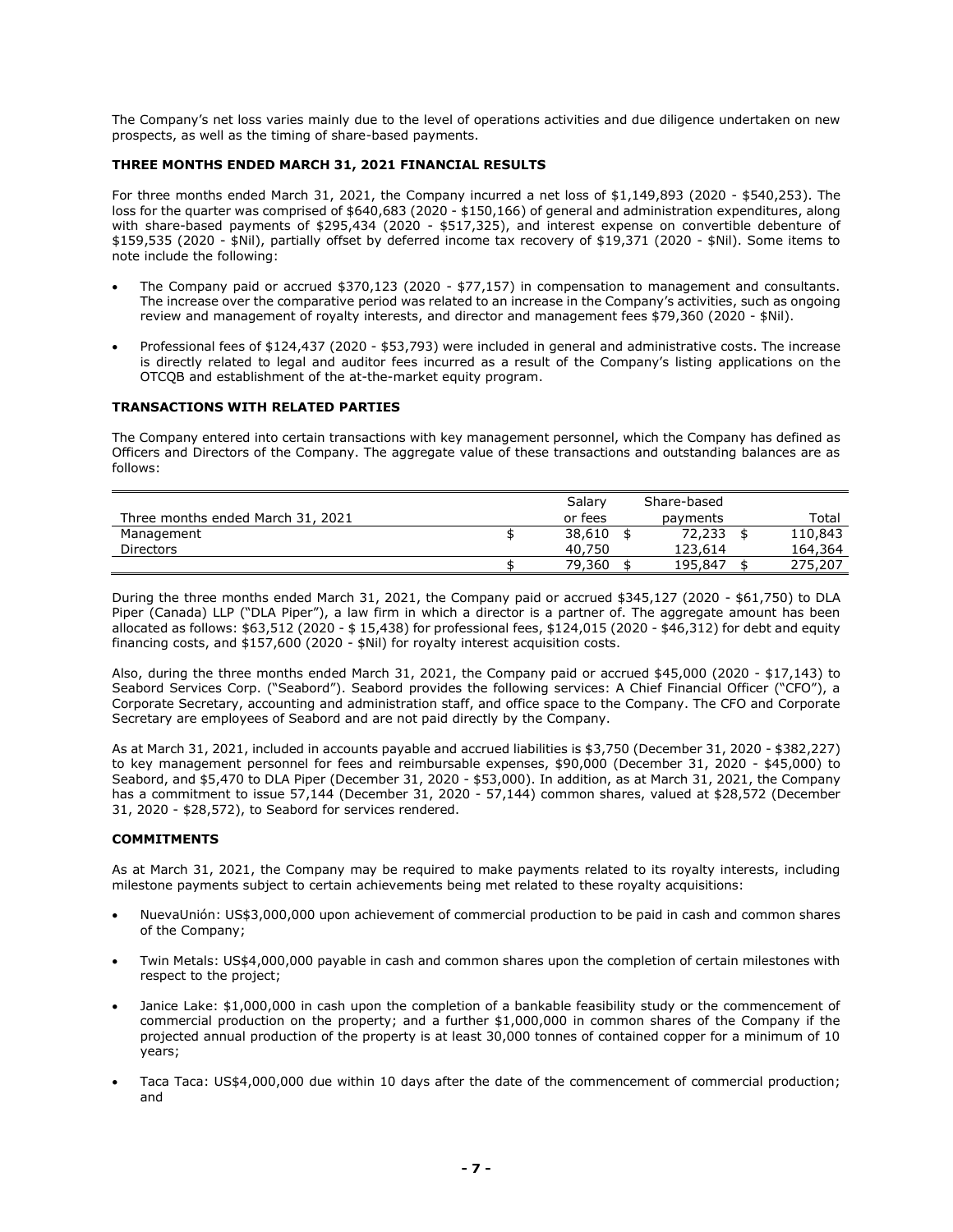• Vizcachitas: US\$9,500,000 upon achievement of certain project milestones payable in common shares of the Company.

For further details, please refer to the Company's financial statements for the year ended December 31, 2020 on SEDAR at [www.sedar.com.](http://www.sedar.com/)

### **OFF BALANCE SHEET ARRANGEMENTS**

As of the date of this MD&A, the Company does not have any off-balance sheet arrangements that have, or are reasonably likely to have, a current or future effect on the results of operations or financial condition of the Company, including, and without limitation, such considerations as liquidity and capital resources.

### **EVENTS AFTER REPORTING DATE**

Subsequent to March 31, 2021, the Company:

- a) issued 177,200 common shares in the ATM equity program for gross proceeds of \$690,798 and with aggregate share issuance costs paid and/or accrued of \$17,270;
- b) issued 40,291 common shares as finder's fees on the Vizcachitas acquisition; and
- c) issued 300,000 common shares on the exercise of 300,000 stock options for gross proceeds of \$75,000.

# **OUTSTANDING SHARE DATA**

The Company's authorized share capital consists of an unlimited number of common shares and preferred shares without par value. As at the date of this MD&A, the Company has 75,776,874 common shares issued and outstanding. There are also 2,312,500 stock options with an expiry dates ranging from March 1, 2024 to March 1, 2026, 56,865 warrants outstanding with an expiry date of February 19, 2022, and 1,804,998 RSUs with vesting dates ranging to February 26, 2024.

# **ACCOUNTING PRONOUNCEMENTS**

### **Accounting standards adopted during the period**

Please refer to the Company's unaudited condensed interim financial statements for the three months ended March 31, 2021 on SEDAR at [www.sedar.com.](http://www.sedar.com/)

# **Accounting pronouncements not yet effective**

Please refer to the Company's unaudited condensed interim financial statements for the three months ended March 31, 2021 on SEDAR at [www.sedar.com.](http://www.sedar.com/)

### **CRITICAL ACCOUNTING ESTIMATES AND JUDGEMENTS**

The preparation of the unaudited condensed interim financial statements in conformance with IFRS requires management to make estimates, judgments and assumptions that affect the application of accounting policies and the reported amounts of assets, liabilities, income and expenses. Actual results may differ from these estimates. Estimates and underlying assumptions are reviewed on an ongoing basis. Revisions to accounting estimates are recognized in the period in which the estimates are revised and in any future periods affected. The Company's significant accounting policies and estimates are disclosed in Note 2 of the annual financial statements for the year ended December 31, 2020.

### **RISK AND CAPITAL MANAGEMENT: FINANCIAL INSTRUMENTS**

Please refer to the Company's unaudited condensed interim financial statements for the three months ended March 31, 2021 on SEDAR at [www.sedar.com.](http://www.sedar.com/)

# **RISKS FACTORS**

The Company's ability to generate revenues and profits from its natural resource properties is subject to a number of risks and uncertainties. For a full discussion on the risk factors affecting the Company, please refer to the Company's Long Form Non-Offering Prospectus dated August 14, 2020, which is available on SEDAR at [www.sedar.com.](http://www.sedar.com/)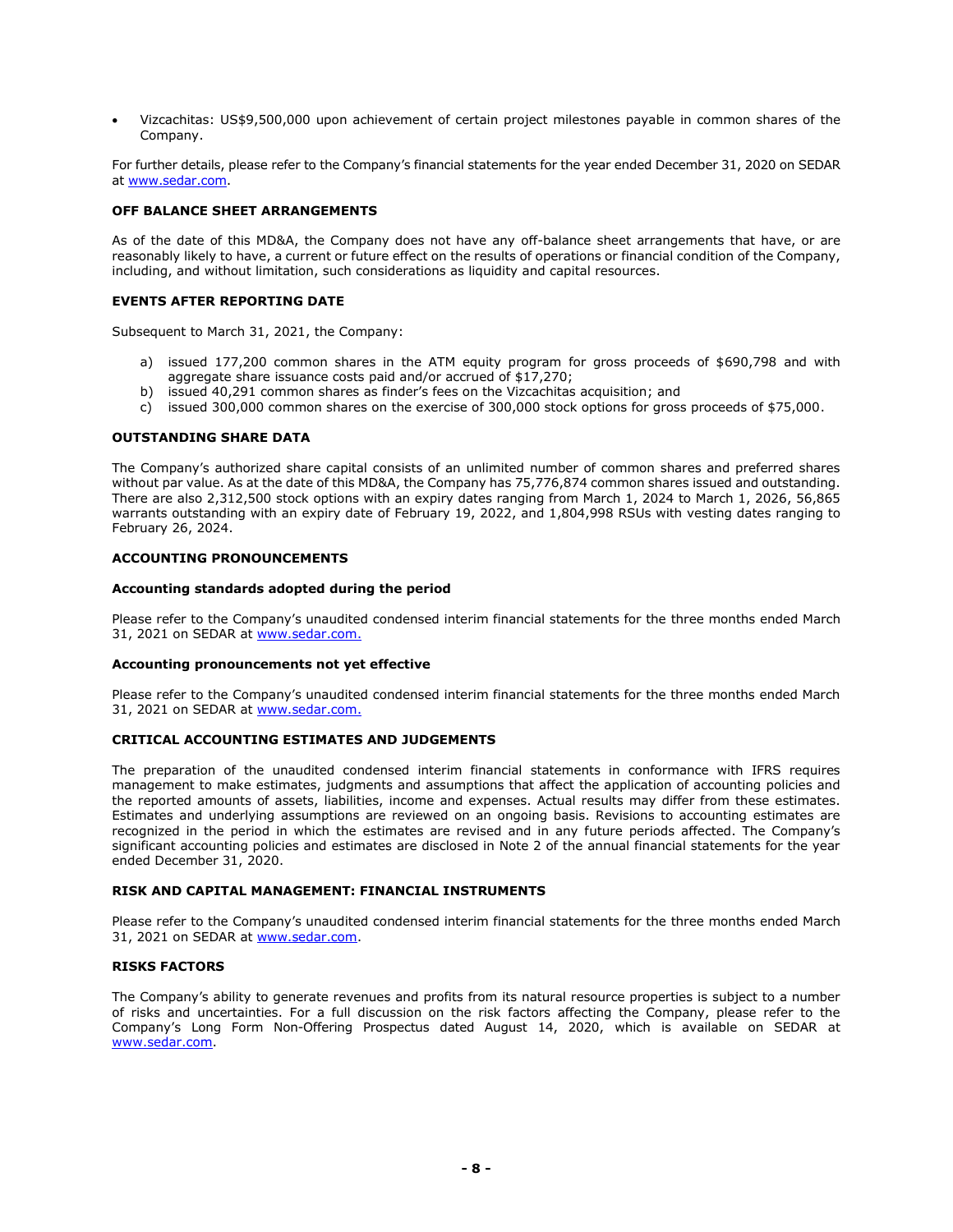### **QUALIFIED PERSON**

Technical information contained in this MD&A has been reviewed and approved by Christian Rios, AIPG Certified Professional Geologist, Advisor to Nova and a Qualified Person as defined in National Instrument 43-101 Standards of Disclosure for Mineral Projects.

### **CAUTIONARY STATEMENT ON FORWARD-LOOKING STATEMENTS**

This MD&A contains "forward-looking information" and "forward-looking statements" within the meaning of applicable Canadian securities legislation. The forward-looking statements herein are made as of the date of this MD&A only and the Company does not assume any obligation to update or revise them to reflect new information, estimates or opinions, future events or results or otherwise, except as required by applicable law.

Often, but not always, forward-looking statements can be identified by the use of words such as "plans", "expects", "is expected", "budgets", "scheduled", "estimates", "forecasts", "predicts", "projects", "intends", "targets", "aims", "anticipates" or "believes" or variations (including negative variations) of such words and phrases or may be identified by statements to the effect that certain actions "may", "could", "should", "would", "might" or "will" be taken, occur or be achieved. Forward-looking information in this MD&A includes, but is not limited to, statements with respect to future events or future performance of Nova, disclosure regarding any payments to be paid to Nova by property owners or operators of mining projects pursuant to net smelter returns and other royalty agreements of Nova, management's expectations regarding Nova's growth, results of operations, estimated future revenues, carrying value of assets, future dividends, and requirements for additional capital, production estimates, production costs and revenue, future demand for and prices of commodities, expected mining sequences, business prospects and opportunities, other statements regarding the impact of the COVID-19 pandemic and measures taken to reduce the spread of COVID-19 on the Company's operations and overall business, statements regarding the temporary duration of the COVID-19 pandemic. Such forward-looking statements reflect management's current beliefs and are based on information currently available to management.

Forward-looking statements involve known and unknown risks, uncertainties and other factors, which may cause the actual results, performance or achievements of the Company to be materially different from any future results, performance, or achievements expressed or implied by the forward-looking statements. A number of factors could cause actual events or results to differ materially from any forward-looking statements, including, without limitation: fluctuations in the prices of the primary commodities that drive royalty agreements; fluctuations in the value of the U.S. dollar and any other currency in which revenue may be generated, relative to the Canadian dollar; changes in national and local government legislation, including permitting and licensing regimes and taxation policies and the enforcement thereof; regulatory, political or economic developments in any of the countries where properties in which the Company holds a royalty interest are located or through which they are held, measures taken by the Company, governments or partner operators in response to the COVID-19 pandemic or otherwise that, individually or in the aggregate, materially affect the Company's ability to operate its business, risks related to the operators of the properties in which the Company holds a royalty interest, including changes in the ownership and control of such operators; influence of macroeconomic developments; business opportunities that become available to, or are pursued by the Company; reduced access to debt and equity capital; litigation; title, permit or license disputes related to interests on any of the properties in which the Company holds a royalty interest; whether or not the Company is determined to have "passive foreign investment company" ("PFIC") status as defined in Section 1297 of the United States Internal Revenue Code of 1986, as amended; the ability to maintain adequate controls as required by law; potential changes in Canadian tax treatment of offshore revenues (if any); excessive cost escalation as well as development, permitting, infrastructure, operating or technical difficulties on any of the properties in which the Company holds a royalty interest; the possibility that actual mineral content may differ from the reserves and resources contained in technical reports; rate and timing of production differences from resource estimates, other technical reports and mine plans; risks and hazards associated with the business of development and mining on any of the properties in which the Company holds a royalty interest, including, but not limited to unusual or unexpected geological and metallurgical conditions, slope failures or cave-ins, flooding and other natural disasters, terrorism, civil unrest or an outbreak of contagious diseases including COVID-19; the integration of acquired assets; as well as other factors identified and as described in more detail under the heading "Risk Factors" in this MD&A.

The forward-looking statements contained in this MD&A are based on reasonable assumptions that have been made by management as at the date of such information and is subject to unknown risks, uncertainties and other factors that may cause the actual actions, events or results to be materially different from those expressed or implied by such forward-looking information, including, without limitation: the impact of general business and economic conditions; the ongoing operation of the properties in which the Company holds a royalty interest by the owners or operators of such properties in a manner consistent with past practice; the accuracy of public statements and disclosures made by the owners or operators of such underlying properties; no material adverse change in the market price of the commodities that underlie the asset portfolio; the Company's ongoing income and assets relating to determination of its PFIC status; no material changes to existing tax treatment; no adverse development in respect of any significant property in which the Company holds a royalty interest; the accuracy of publicly disclosed expectations for the development of underlying properties that are not yet in production; the world-wide economic